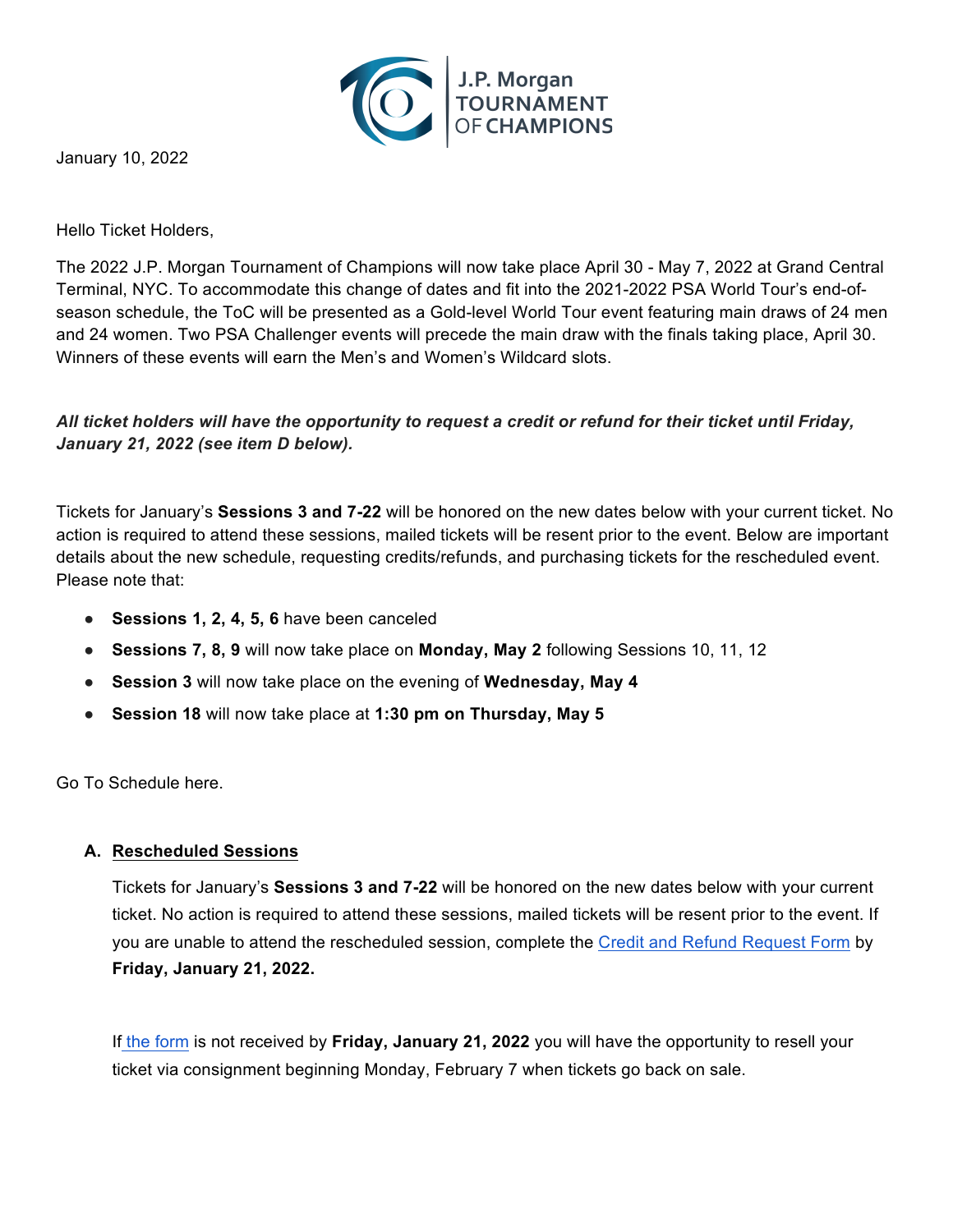

### **B. Canceled Sessions**

With the shift to a Gold-level event, **Sessions 1, 2, 4, 5, 6 have been canceled** for the rescheduled event. Ticket holders to these sessions must fill out and submit the [Credit and Refund Request Form](https://docs.google.com/forms/d/e/1FAIpQLSc0qLzaaa_Ze1jQ4ma9Hl4T96WV6eIV85ceE1gGfNGB-qsdFg/viewform) by **Friday, January 21, 2022.** If [the form](https://docs.google.com/forms/d/e/1FAIpQLSc0qLzaaa_Ze1jQ4ma9Hl4T96WV6eIV85ceE1gGfNGB-qsdFg/viewform) is not received by January 21, you will automatically receive a credit which will be processed to your account by Friday, January 28.

Ticket holders of canceled sessions will have the first opportunity to repurchase tickets from Monday, January 31 to Friday, February 4, 2022. Additional details will be provided via email prior to January 31.

*J.P. Morgan Fan Experience tickets have shifted to Sessions 7-8. These ticket purchasers will be contacted directly about repurchasing Box seats for the new session.*

### **C. Sessions 7-9**

Tickets for Sessions 7-9 which were for Saturday, January 15 will now take place on Monday, May 2. If unable to attend,complete the [Credit and Refund Request Form](https://docs.google.com/forms/d/e/1FAIpQLSc0qLzaaa_Ze1jQ4ma9Hl4T96WV6eIV85ceE1gGfNGB-qsdFg/viewform) by **Friday, January 21, 2022** to receive a refund of credit for the face value of the tickets. If [the form](https://docs.google.com/forms/d/e/1FAIpQLSc0qLzaaa_Ze1jQ4ma9Hl4T96WV6eIV85ceE1gGfNGB-qsdFg/viewform) is not received by **January 21, 2022** you will have the opportunity to resell your ticket via consignment beginning Monday, February when tickets go back on sale.

Ticket holders of Sessions 7-9 will have the first opportunity to repurchase tickets from Monday, January 31 to Friday, February 4, 2022. You will also receive 15% off tickets for Session A on Saturday. Additional details will be provided via email prior to January 31.

## **D. Credit and Refund Requests**

All ticket holders will have the opportunity to request a credit or refund for their ticket until **Friday, January 21, 2022** by completing the [Credit and Refund Request Form.](https://docs.google.com/forms/d/e/1FAIpQLSc0qLzaaa_Ze1jQ4ma9Hl4T96WV6eIV85ceE1gGfNGB-qsdFg/viewform) Credits and refunds will be made for the face value of the ticket, not including any service fees or additional charges. Requests will be processed between Monday, January 24 - Friday, January 28.